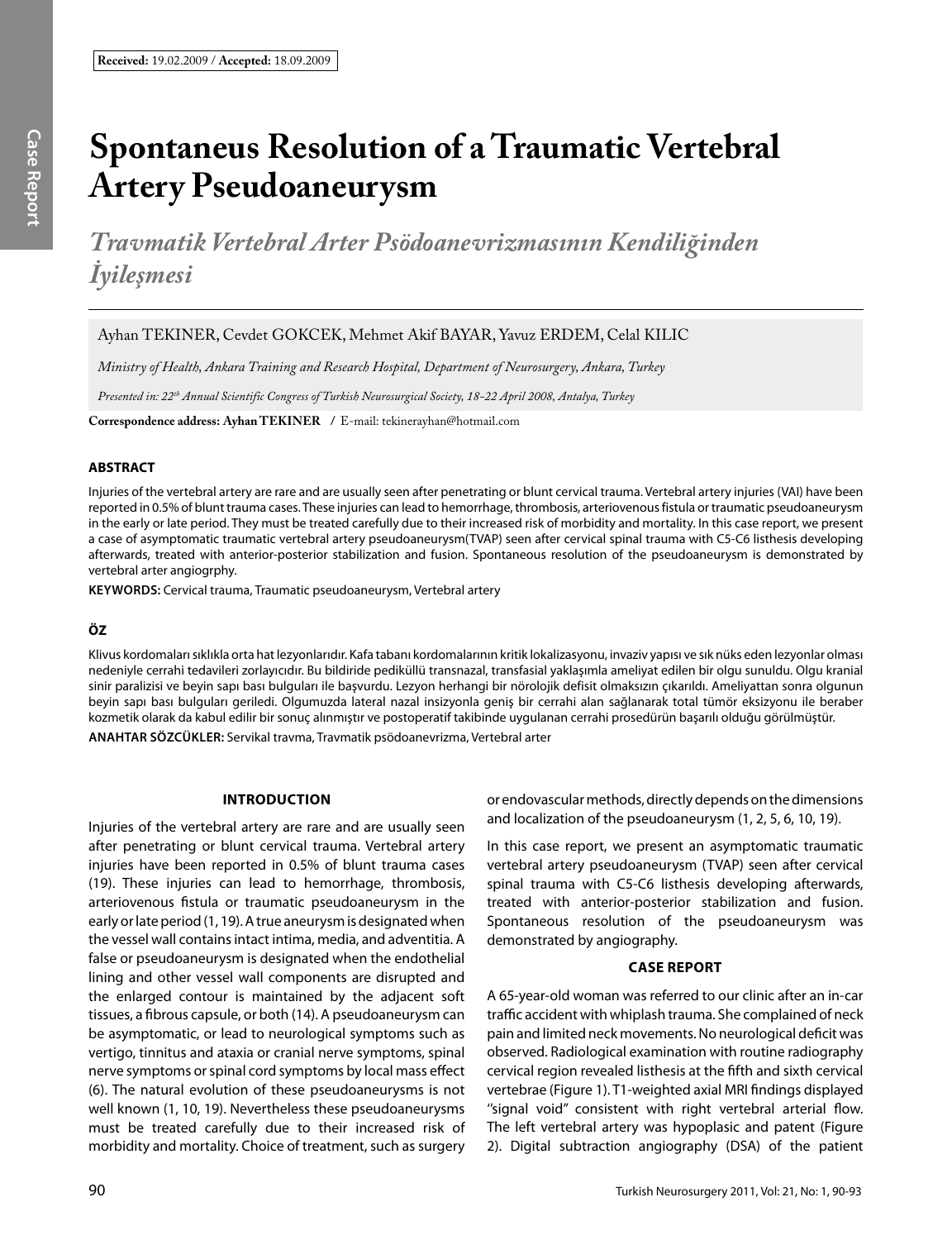revealed an pseudoaneurysm 3 mm in diameter originating from the right vertebral artery at the level of the third cervical vertebra (Figure 3). Other radiological examinations led to a diagnosis of listhesis at the fifth and sixth cervical vertebrae and the patient went on to surgery. Anterior and posterior stabilization and fusion were performed on the fifth and sixth cervical vertebrae. Endovascular treatment was planned for the vertebral artery pseudoaneurysm but the procedure was not accepted by the patient. The patient presented at our clinic 2 years later and no pathological findings were detected on physical examination. DSA showed no abnormal findings and there was no evidence of the right vertebral artery pseudoaneurysm seen in the DSA taken 2 years previously (Figure 4)

## **Discussion**

Few studies have focused on vertebral artery injury (VAI) following blunt trauma until recently, so it is difficult to estimate its true incidence (8). Many cases of blunt vertebral injury (BVI) likely remain asymptomatic or result in subtle neurological deficits that go undetected. BVIs are therefore underdiagnosed without aggressive diagnostic screening, (8).

Cervical spine injury appears to have a specific association with BVI. High-speed motor vehicle crashes and falls account for the majority of cervical spine fractures and may account for the majority of VAI cases as well. Although BVI was initially thought to occur principally with upper cervical fractures, angiographic screening of cervical fractures has documented a significant coincidence of BVI with all types of spinal injuries such as 40% of lateral dislocations (16), 46% of midcervical



Figure 1: Radiographic appearance of the patient prior to surgery.

fractures with facet injury (23), and 88% of fractures involving the foramen transversarium (24).



Figure 2: T1-weighted axial MRI findings display "signal void" consistent with right vertebral arterial flow. The left vertebral artery is hypoplasic and patent.



**Figure 3:** Digital subtraction angiography (DSA) of the patient showing a right vertebral artery pseudoaneurysm 3 mm in diameter originating from the level of the third cervical vertebra (arrowhead).



Figure 4: DSA taken at the 2-year follow-up after the injury showing spontaneous resolution of the pseudoaneurysm.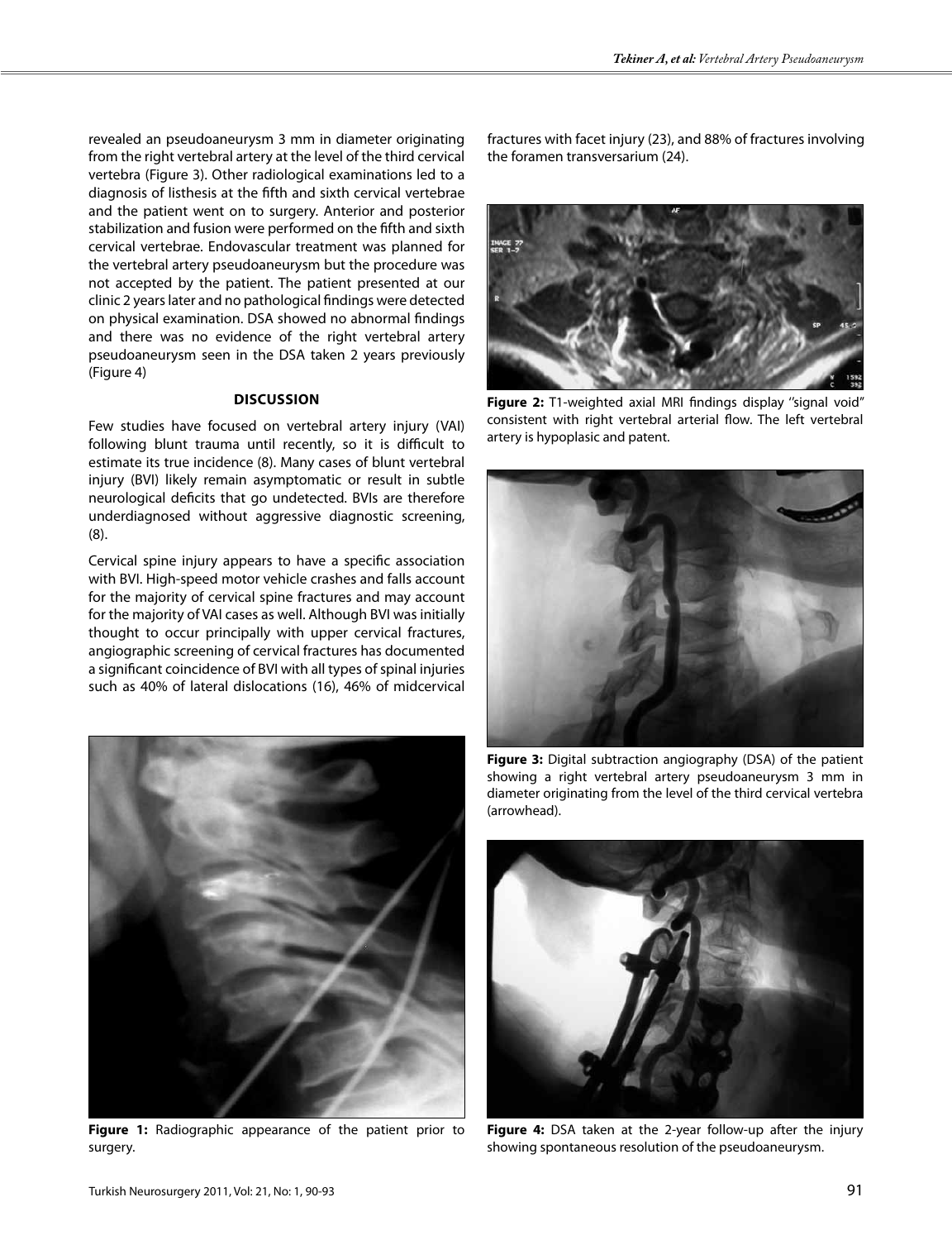The vertebral artery (VA) is divided into 4 anatomic sections (1, 5, 19). The first section starts from the origin at the subclavian artery and reaches to the level of the transverse foramen of the sixth cervical vertebra. The second section of the vertebral artery runs between the sixth and first cervical vertebra in the transverse foramens. The third and fourth sections continue after the artery leaves the transverse foramen of the first cervical vertebra and joins with the vertebral artery of the opposite side to form the basilar artery in the cranium.

The first portion of the VA is rarely injured from blunt trauma, possibly owing to its mobility and lack of any surrounding bone. However, the second portion of the VA, which ascends through the transverse foramina of the upper six cervical vertebrae, is frequently injured when cervical fractures involve the foramen (23,24). The third portion of the VA curves posteriorly behind the lateral mass of the atlas and lies in the groove on the upper surface of the posterior arch of the atlas. Because of the high frequency of cervical fractures and ligamentous injuries in this region, as well as stretching and compression at the atlantoaxial and atlanto-occipital joints during head rotation, this segment of the VA extending from C2 to the dura is particularly prone to injury during blunt trauma (11,13).

Although TVAP cases have increased in recent years, it is defined as a rare lesion in the literature (1, 2, 5, 6, 10, 12, 19). TVAP is seen mostly after blunt or penetrating cervical trauma (1, 10, 12). TVAP can also be seen after chiropractic manipulation or cervical implant dislocation and in rheumatoid arthritis (7, 9). TVAP is rarely seen as a result of the anatomic position of the vertebral artery and its natural position within the bones (1). Schittek (19) has studied 144 VA injury reports printed in English and found 27 TVAP cases in these reports. Nearly half of these pseudoaneurysms originated from the second section of the VA. The case reports published afterwards also state that the pseudoaneurysm usually originates from the second section of the VA (1, 10, 12). The TVAP presented in our case also originated from the second section. Pseudoaneurysms originating from the second segment of the VA are seen relatively more frequently due to the higher risk of VA trauma in this region.

Symptoms and findings of TVAP vary according to the size and localization of the pseudoaneurysm. Some cases can be asymptomatic and determined incidentally as in our case. Some symptoms could be related to the mass effect of the pseudoaneurysm in half of the cases (18). These symptoms can occur due to compression of cranial nerves, cervical spinal nerves, brachial plexus or spinal cord (1, 5, 18, 19). In addition vertebrobasilar insufficiency symptoms like vertigo and ataxia can occur as a result of thromboembolism (1, 18). Furthermore, TVAP's destructing the cranial bones with their increasing size have also been reported (21).

The natural evolution of TVAP is not well known. Some cases with spontaneous resolution as in the case we presented have been published before (5, 10, 19). The diagnosis, treatment and follow-up of these cases is very important as stroke and mortality were observed in 13% of the published TVAP cases (2, 3, 12, 15, 19). The most important point in the diagnosis of TVAP is being aware of the possibility after all blunt or penetrating cervical trauma. Magnetic resonance angiography (MRA), computed tomography angiography (CTA) or DSA, if needed, are helpful in diagnosis after such injuries. These lesions must be treated carefully due to the potential morbidity and mortality (3, 4, 15). These pseudoaneurysms can be treated with a direct surgical approach, proximal vertebral artery ligation or an endovascular approach (coil embolization, stent-supported coil embolization) (1, 2, 5, 18, 19). Blickenstaff (5) reported that proximal ligation is adequate and that there is no need for the recommended proximal and distal ligation. Neurological complications have been reported at a rate of 8% after unilateral VA ligation (22). Reid (17) reported no neurological deficit in cases treated with unilateral VA ligation. However the amount of data on cerebral blood flow after vertebrobasilar system test occlusion and the clinical consequences is inadequate. There is a high risk of neurological deficit after ligation, especially when the contralateral vertebral artery blood flow is insufficient. Endovascular procedures are mostly preferred today as they preserve blood flow, are less traumatic and surgeons have increasing experience with them (2, 5, 15, 19). On the other hand, recurrence after coil embolization has also been reported (2, 15).

Conclusion: TVAP can develop after any blunt or penetrating cervical trauma with vertebral fractures-dislocation involving the transverse foramina and basilar skull fractures. Every patient with this condition should be evaluated for VAI. MRA, CTA and DSA, if required, provide enough information for the diagnosis. The natural evolution of TVAP is not well known. Spontaneous resolution of these lesions is rare. TVAPs have potential morbidity and mortality risks. They must therefore be carefully treated surgically or with endovascular procedures.

#### **References**

- 1. Anand VK, Raila FA, Mc Avley SR, Reed JM: Giant pseudoaneurysm of the extracranial vertical artery. Otolaryngol Head Neck Surg 109(6):1057-1060,1993
- 2. Ashley WW, Rivet D, Cross DT, Santiago P: Development of a giant cervical vertebral artery pseudoaneurysm after a traumatic C1 fracture: Case illustration Surg Neurol 66(1):80-81, 2006
- 3. Biffl WL, Moore EE, Eliot JP: The devastating potential of blunt vertebral arterial injuries. Ann Surg 231:672-681, 2000
- 4. Biffl WL, Moore EE, Offner PJ: Blunt carotid and vertebral arterial injuries. World J Surg 25(8):1036-1043, 2001
- 5. Blickenstaff KL, Weaver FA, Yellin AE, Stain SC, Finck E: Trends in the management of traumatic vertebral artery injuries. Neurosurgery 138:101-105, 1989
- 6. Detwiler K, Godersky SC, Gentry L: Pseudoaneurysm of the extracranial vertebral artery. Case report. J Neurosurg 67(6): 935-939, 1987
- 7. Early CB, Shuring AG, Hunt WE: False Pseudoaneurysm of the vertebral artery-a complication of radon seed implantation: Case report and merit of anterolateral approach. Ann Surg 164: 900-902, 1966